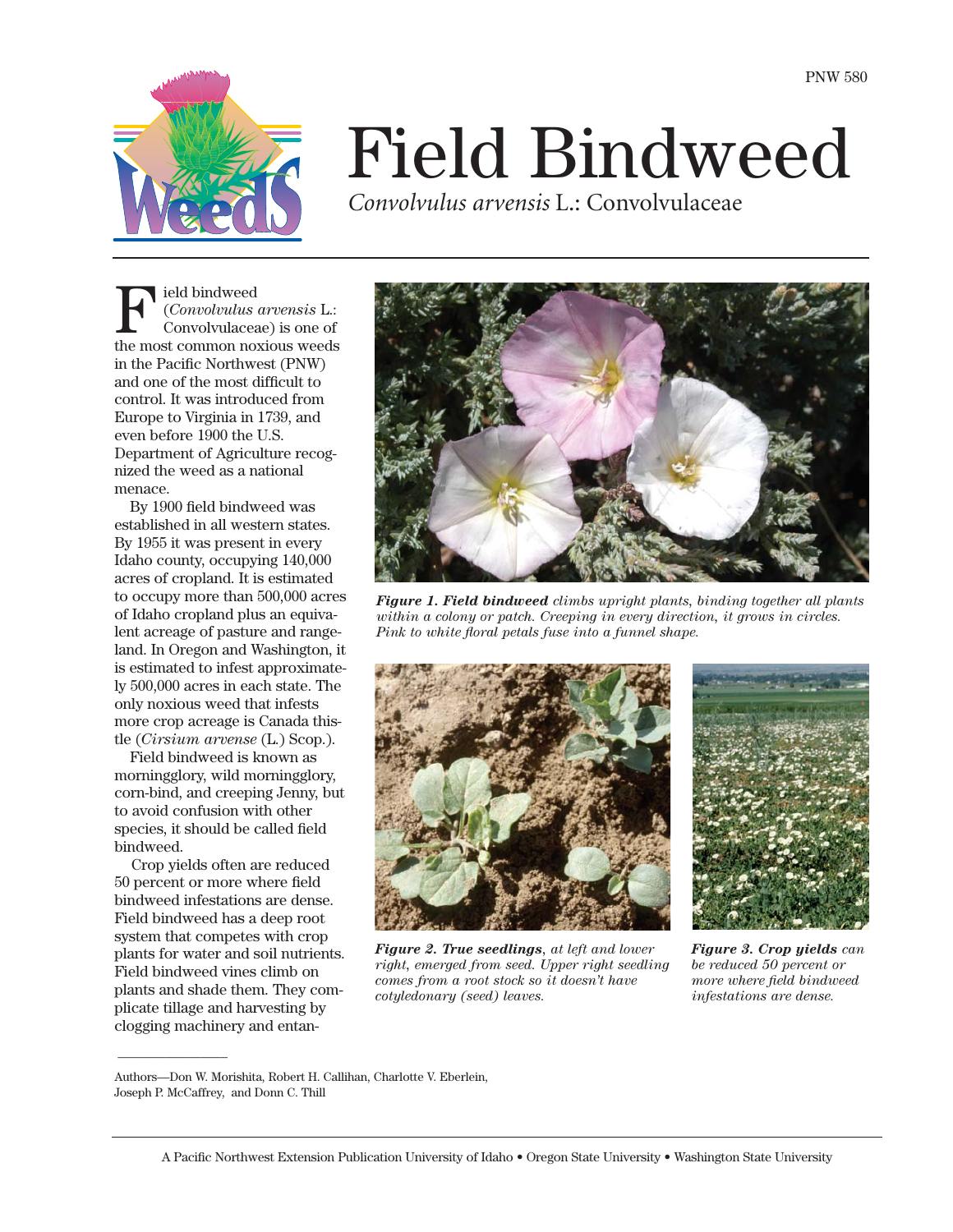gling plants. Agricultural land infested with field bindweed is reduced in resale value.

Field bindweed also is common around home landscapes, frequently infesting shrubs, gardens, and other ornamental plantings. As new homes are built on land that once was farmland, field bindweed can continue to trouble homeowners, interfering with garden production and competing with ornamental plants. It is not frequently found in range or forest land unless the soil has been disturbed and seed or plant parts have been introduced.

## **State Laws**

Field bindweed is a noxious weed species under the noxious weed laws of many states. In Idaho, Oregon, and Washington field bindweed is considered noxious, although each state has a slightly different categorization of noxious. Currently, Idaho uses a single designation of noxious weeds while Oregon and Washington have multiple categories of noxious weeds depending on established criteria. Field bindweed in Oregon is a Class B noxious weed, which means that it is a weed of economic importance in areas of the state in which it is regionally abundant. In Washington, field bindweed is a Class C noxious weed, which means that it is widespread in the state and long-term control programs are a county option.

Field bindweed also is designated as a "primary noxious weed" in the Idaho, Oregon, and Washington Seed Laws, which prohibit the sale of desirable plant seed containing seeds of any primary noxious weed. All crop seed offered for sale in all three states must be tagged to show it is free of these pests. The tags also give the percentage of purity and germination of the crop seed. Clean seed of adapted crop varieties is always a good investment.

The Idaho, Oregon, and Washington seed certification laws prohibit certification of crop seed that contains field bindweed seeds or that comes from fields in which field bindweed was found during the field inspection phase of the certification process. This means that for control, aboveground growth must be destroyed and prevented from producing seed.

# **Description**

Field bindweed and weed species resembling it differ in leaf size and shape, flower color, and growth habit within and between populations (Fig. 6). However, they all share the following characteristics:

**Growth habit—**Field bindweed is a perennial species with creeping roots and slender green, twisted, and vining stems that may grow as long as 6 feet. When other plant species are absent, field bindweed stems lie on the ground. Field bindweed will climb upright plants, binding together all plants within a colony or patch. Field bindweed normally grows in circular patches because it creeps in every direction. Cultivation or other types of mechanical or physical control may change this pattern by physically moving creeping roots.



*Figure 4. Leaves shaped like an arrowhead have two pointed basal lobes that extend at right angles to the leaf midvein.*

**Leaves**—Although field bindweed leaves vary in size and shape, they always are shaped like an arrowhead with two pointed basal lobes that usually extend at right angles to the leaf midvein. This is an identifying characteristic of many plants in the Convolvulaceae (morningglory) plant family. Field bindweed leaves have no stipules and have a petiole (leaf stalk).

The leaf blade is usually blunttipped with a tiny point at its end. In some biotypes, the blade is sharply pointed. Leaves are dark green, vary from smooth to slightly hairy, and are usually 1/2 to 1 inch long, but vary in size depending upon the biotype and growing conditions.



*Figure 5. Field bindweed flowers, faintly scented, are about 1 inch in diameter and l/2 to 1 inch long.*

**Flowers**—The flowers originate and grow from the leaf axils (at the junction of leaf and stem). See figures 1, 6, and 9. They have pink to white petals that are fused into a funnel shape. The funnel shaped flowers are another identifying characteristic of many plants in the Convolvulaceae family. Two tiny bracts are located 1 1/2 to 2 inches below each flower, and secondary flowers can grow from buds in the bracts' axils.

Flowers are faintly scented and about 1 inch in diameter and 1/2 to 1 inch long. The exterior of each flower has five lengthwise, thickened strips that may be light green or pink. Flowers fold at night to form a 5-part twisted tube and open during the day. Flower blooming starts about 4 weeks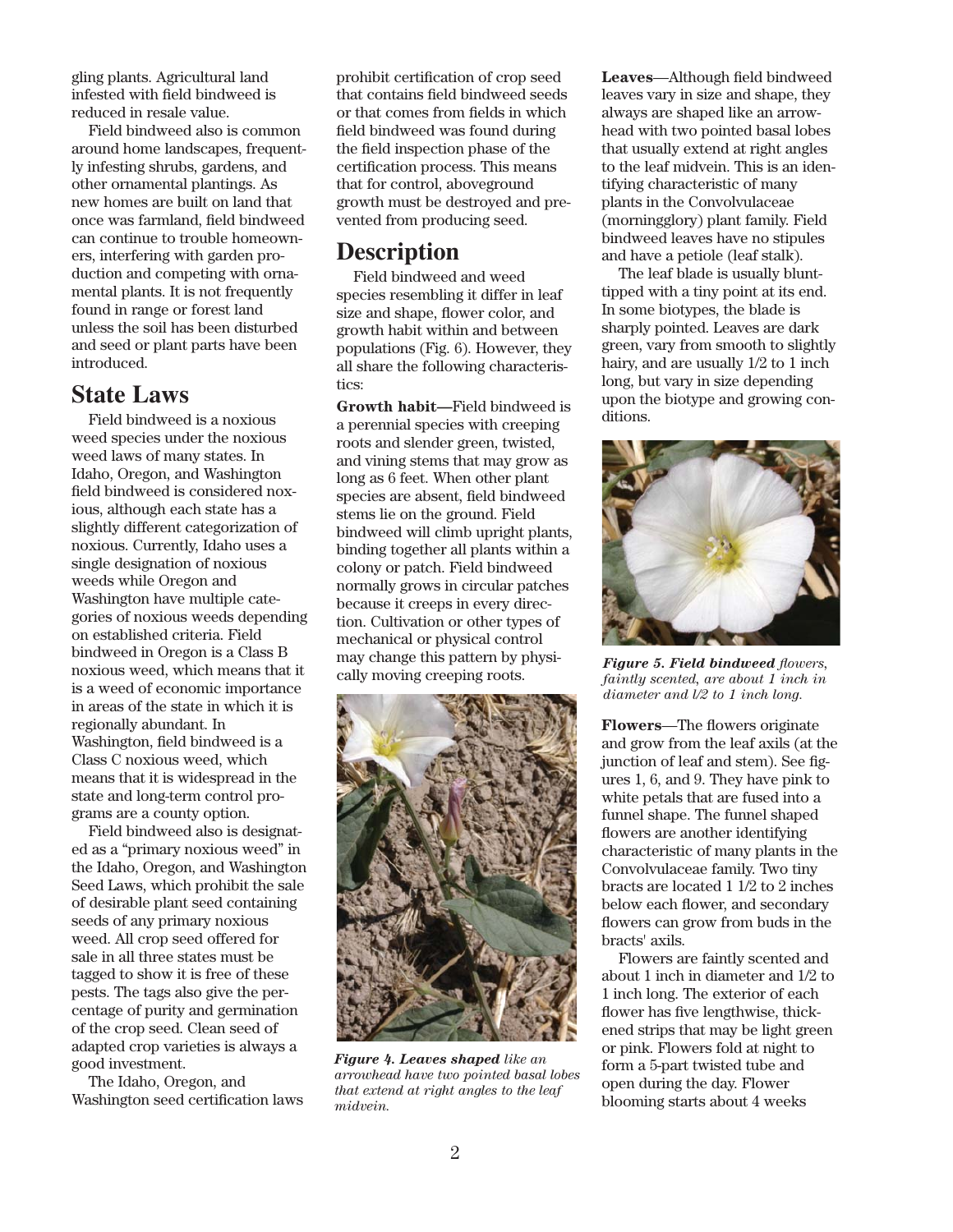after emergence in mid-spring and continues until the plant foliage is killed by frost.

**Seeds**—A pure stand of field bindweed can produce 22 million seeds (about 3/4 ton) per acre. Seeds are mature about 3 weeks after flowers bloom, but have been known to germinate within 10 days after the flowers open. Field bindweed seeds have a hard, impervious seed coat that enables some seeds to remain dormant, yet viable in the soil for many years. Bindweed seed germination has occurred in a field even after no bindweed seed production was allowed for 28 years, and seeds have been documented to survive 50 years.

Field bindweed seeds are contained in two-sectioned capsules, each with one to four (usually four) seeds. Seed shape is determined by the number of seeds in each capsule, but is typically eggshaped with one or two flat sides and a squared-off tip at the tapered end. When four seeds form, each one has two flat sides and one rounded side. When two seeds form, they have only one flat side. Occasionally, capsules have single seeds; these seeds have no flattened side. Seeds are grayish brown to black and have a rough, pebbly surface.

Seeds are about 1/8 inch (3 mm) long. This, combined with their variable shape, makes them very difficult to separate from wheat, barley, and other seeds in seed cleaning equipment. As a result, field bindweed seeds are common contaminants in these crops.

**Roots**—Field bindweed spreads primarily by roots when weed control practices suppress flowering and where tillage implements carry roots to uninfested areas. Buds at various intervals along the roots send up shoots creating new plants aboveground. Roots spread out belowground laterally from a field bindweed and also can penetrate 20 feet deep in soil, but normally do not send up shoots from any

deeper than 2 feet. Studies have shown that root systems increase in vigor and regenerative ability as root diameter increases and as the root gets older. Buds on broken root segments as short as 1 inch can produce new shoots.

Another factor affecting the ability of a root segment to re-grow is the depth from where the root segment originated. Fragments taken from below the plow layer are much more likely to grow than fragments taken from the top 2 to 4 inches, due to the lack of buds above the plow layer.

**Seedlings**—Field bindweed seed germinates in the fall and spring. See figure 2. The optimum germination temperature is 86°F and can range from 34°F to 104°F. Bindweed seedlings can be identified easily by their two cotyledons (seed leaves) shaped like kidneys or hearts.

As soon as the plant begins producing true leaves, their outline is the same arrowhead shape as leaves on a well established plant. Seedlings develop a deep taproot about 6 weeks after emergence. More importantly, at approximately the same time—6 weeks after emergence—these plants can also begin producing underground rootstocks capable of producing new plants from vegetative buds. Therefore, mechanical control such as tillage or hoeing can be effective for seedlings only during the period from emergence to 6 weeks after emergence. After this period, when field bindweed plants develop lateral roots, the plants resist mechanical control, but usually are not difficult to control with herbicides until they are two to three years old.

## **Similar species**

**Hedge bindweed**—*Calystegia sepium* (L.) R. Br. is in the same family and occurs in waste areas and fencerows. It is nearly identical to field bindweed, but has much larger, hairless leaves and flowers that measure 1 1/2 inches

across. At the flower base, two large but not overlapping bracts enclose the flower calyx (green protective covering of a bud).

Hedge bindweed has been reported in the Idaho counties of Gem and Bingham in 1989 and 2001, respectively. It is more common in western Oregon and Washington. Several other bindweed or morningglory species occur in the United States, but none has been reported in the PNW.

**Annual morningglory—** *Ipomoea purpurea* (L.) Roth, another member of the morningglory family, is a related, commercially available ornamental species that is rarely weedy in the PNW. Varieties of this species have much larger, showy flowers of various colors. Because it is an annual, it is more easily controlled by mechanical means such as cultivation. This species is also a weed in many other parts of the country.

**Wild buckwheat—***Polygonum convolvulus* L., is a member of the Polygonaceae or buckwheat family, and is sometimes called black bindweed. This annual weed occurs throughout the PNW and often is mistaken for field bindweed. Wild buckwheat has a twining growth habit and leaf sizes and shapes similar to those of field bindweed, which is why the species are often confused. Buckwheat is distinguished easily by the following characteristics: (1) untwisted, often red or white stems, (2) tiny, inconspicuous flowers in groups at the leaf axils, (3) an inconspicuous papery sheath that encircles the stem at the base of each leaf petiole, (4) leaf blades with basal lobes that point downward and (5) long, very pointed leaf tips that do not vary in shape.

Each wild buckwheat flower has a single seed that is distinctly triangular in cross-section, with sharp angles and sharply pointed ends. The plant is not unusually hard to control and seldom occurs outside of cropland, gardens, or ornamental plantings.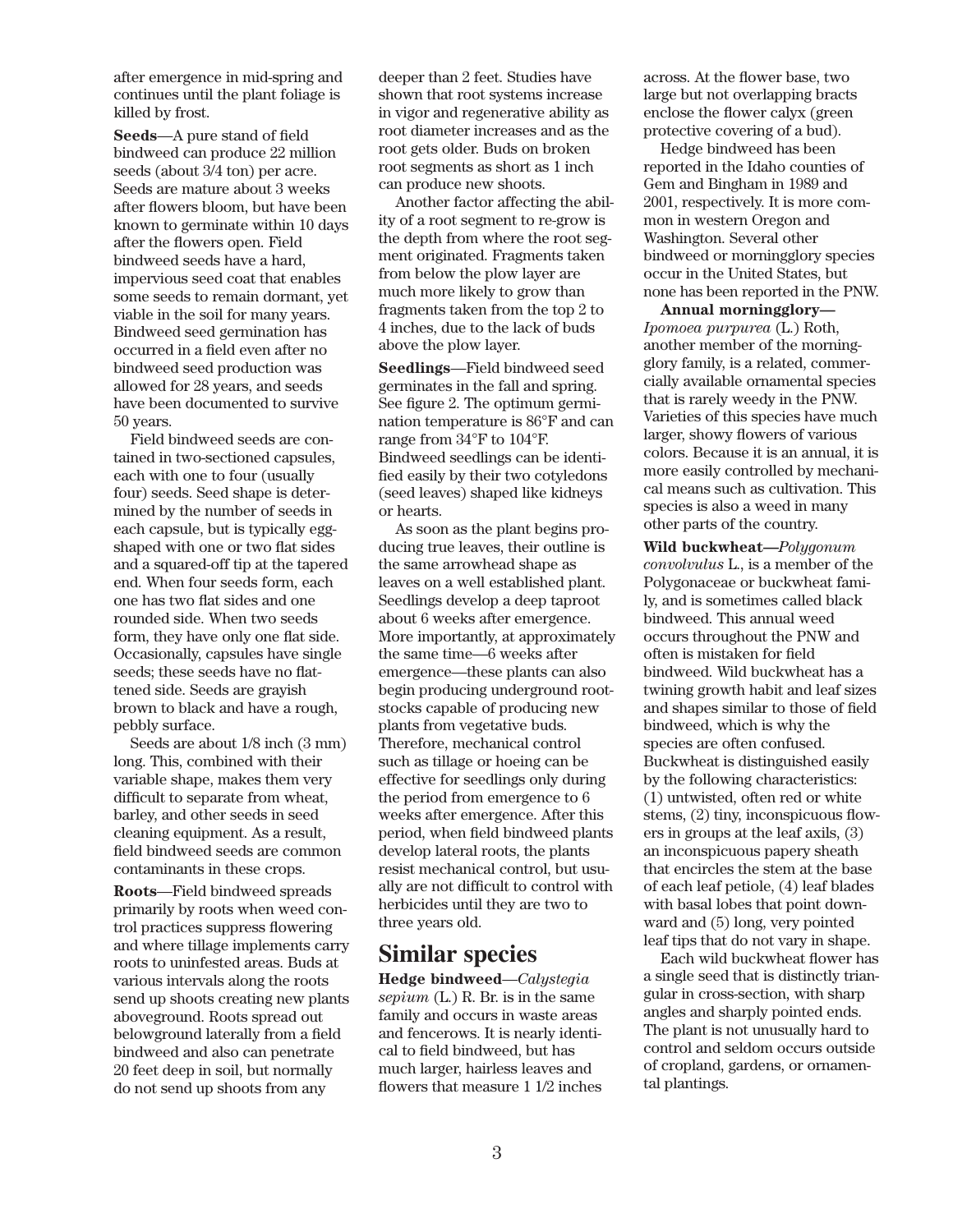**Silver lace vine—***Polygonum aubertii* Henry, also in the Polygonaceae family, has woody stem bases and may climb as high as 30 feet on trees and poles. Its leaves have nearly the same size and shape as field bindweed leaves, but they have sharp, narrow tips more like those of wild buckwheat, and distinctively ruffled edges, especially when young. The flowers are small and in showy bunches. Silver lace vine is uncommon in the PNW. It is sold as an ornamental and sources can easily be found on the Internet. It is described as a rampant, twining vine that produces a cloud of white flowers and is valued for its adaptability, not its refinement.

Many other species have leaf shapes similar to field bindweed, but lack twisted, vining stems.

# **How Field Bindweed Spreads**

The primary means of long-distance spread is by seed, but once a seedling becomes established, a patch or colony forms and spreads by extending lateral roots. The spreading root system enables undisturbed patches in crops to enlarge 6 to 10 feet in diameter per year. As previously mentioned, such patches tend to be circular.

Under favorable soil moisture conditions, new infestations can occur when field bindweed contaminated soil is moved or when field bindweed root sections are transported by agricultural or construction equipment from one location to another.

Field bindweed seeds can pass through animal digestive systems with little or no damage. Grains or forages containing mature field bindweed seeds should not be fed to animals unless the feed is ground or otherwise processed to destroy the seeds.

# **Effects on Livestock**

Although field bindweed is not productive forage, sheep have grazed and eaten it in the United

**Figure 6. See field bindweed** and species resembling it. Distinctive differences in field bindweed compared to similar weeds are labeled. Growers will want to eliminate all of these from crop, pasture lands, and from home landscapes.

| <b>Field bindweed</b><br>Leaf: | Small bracts well below flower<br>Arrowhead shaped, up to $2\nu/2$ inches long, tiny point in rounded leaf<br>tip. Basal lobes point at nearly right angles to midrib. No stipules. One<br>leaf per node. |  |  |
|--------------------------------|-----------------------------------------------------------------------------------------------------------------------------------------------------------------------------------------------------------|--|--|
|                                | Flower: Funnel-shaped, up to $2 \sqrt{2}$ inches long, $3/4$ to 1 inch across. White to<br>pink. Stalk has 2 bracts $1/2$ to 2 inches below the flower. Flower folds at<br>night.                         |  |  |
| Stem:                          | Twisted, green.                                                                                                                                                                                           |  |  |
| <b>Hedge bindweed</b>          |                                                                                                                                                                                                           |  |  |
|                                | Large bracts enclose flower base                                                                                                                                                                          |  |  |
| Leaf:                          | Sharply pointed. Blade up to 8 inches long. No stipules. One leaf per<br>node.                                                                                                                            |  |  |
| <i>Flower:</i>                 | $1\sqrt{2}$ to 2 inches across. 2 to 3 inches long. White to pink. Bracts are<br>large at base of petals. Distinct points on calux lobes.                                                                 |  |  |

*Stem: Green, very slight twist.*



## *Russian vine*

*Ruffled edge*

*Leaf: Sharply pointed, up to 2 l/2 inches long. Ruffled edges. Rounded basal lobes. Sheathing stipules. Two or more leaves per node. Flower: Small, white, in profuse bunches.*

*Stem: Brown woody lower part. Green upper part, not twisted.*



## *Wild buckwheat*

*Narrow, sharp point*

*Sheathing stipule*

*Leaf: Arrow shaped. Sharply pointed. Basal lobes point opposite to leaf tip. Up to 3 inches long. Sheathing stipules. One leaf per node. Flower: Small, green to white, inconspicuous, one triangular seed per flower Stem: Red to white, not twisted.*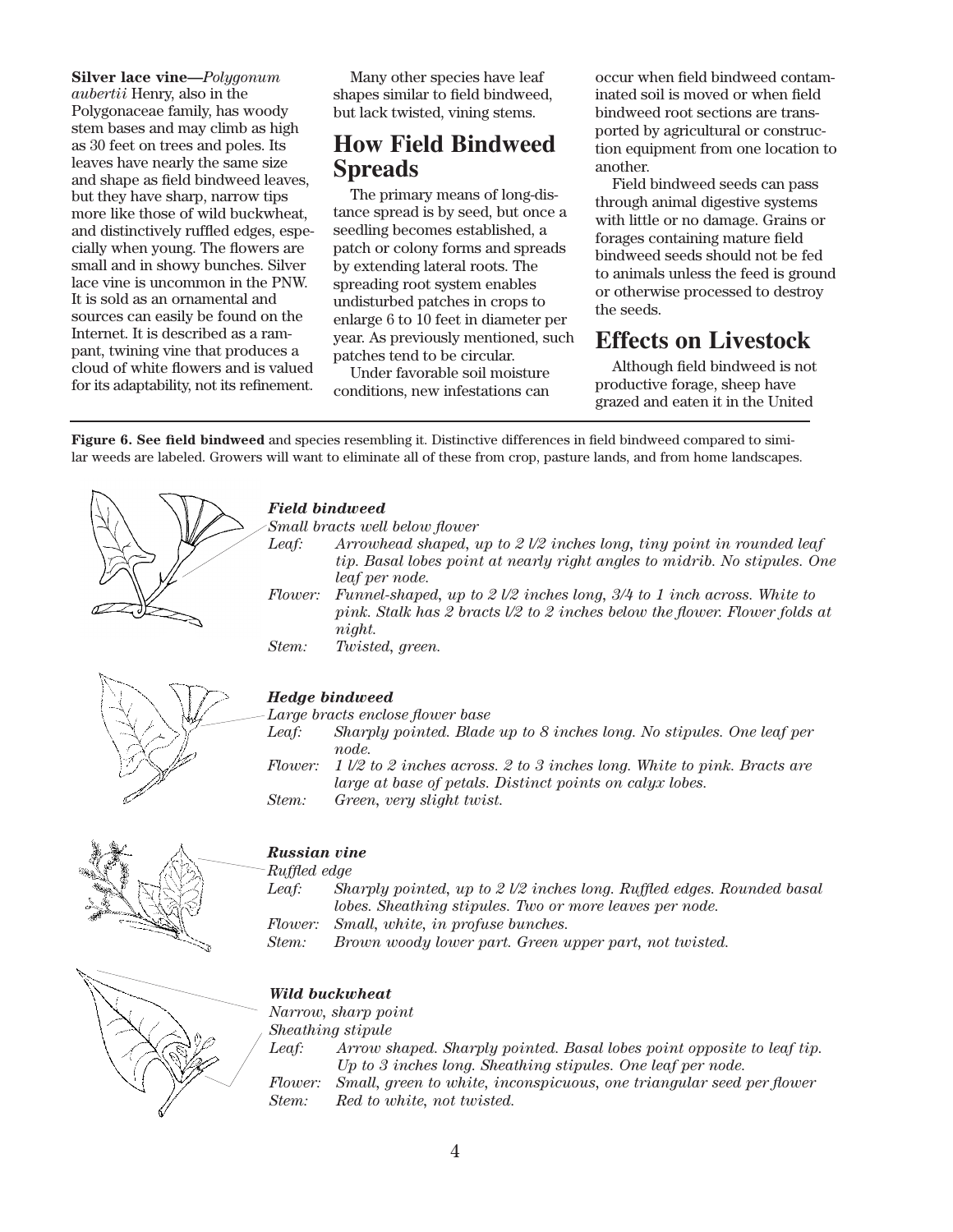States with no reported ill effects. Continuous, intensive sheep grazing over a period of several years can temporarily suppress field bindweed. Afterward, however, it will recover fully if undisturbed. More importantly, grazing that is intensive enough to control field bindweed usually destroys desirable grass species as well, opening the way for erosion and more weed invasion.

Cattle do not readily graze field bindweed, and hog poisoning from field bindweed consumption has been reported. Other members of the Convolvulaceae family have been reported to possess purgative properties and have caused cattle, goats, and sheep to become ill, although the illness has not been clearly defined. As a result, even though small amounts (5 to 10 percent by weight) of field bindweed in an animal's diet have produced no reports of adverse effects, heavy grazing on dense stands of field bindweed appears to be risky. Allowing livestock to eat field bindweed after seed maturity can result in weed spread since seeds can pass through livestock and germinate. Any transport of noxious weed seeds, even in animals, violates many states' noxious weed laws.

## **Control and Management**

Since field bindweed seeds can survive in the soil for many decades, total eradication is not a realistic short-term goal where seeds lie dormant. However, with diligence you can eliminate field bindweed root systems by integrating the use of biological, mechanical, and chemical control agents into certain cropping or land management practices. When only the more easily controlled seedlings growing from seed remain, a field bindweed infestation causes negligible economic losses. The best control methods and materials depend on the size of the infestation and the conditions under which the weed is growing. Using a combination of



*Figure 7. A pure stand of field bindweed can produce 22 million seeds (about 3/4 ton) per acre. Seeds mature about 3 weeks after flowers bloom, but have been known to germinate within 10 days after flowers open.*

control strategies will provide the greatest chance for success.

## **Biological control**

**Competition**—Perennial grasses can compete well with field bindweed. Most of these grasses begin growth much earlier in the season than field bindweed does, and can take early advantage of limited soil moisture and establish a canopy that competes with field bindweed for light.

Bindweed will persist in rangeland, pasture, and lawns in a suppressed condition and will grow vigorously if competitive species are absent, overgrazed, or mismanaged. Enhance competition from desirable grasses by avoiding early and mid-spring grazing or by grazing all plants in a short duration high intensity system, applying nitrogen fertilizer, and reseeding where needed.

Alfalfa can be used to contain a field bindweed infestation, but will not crowd it out. Alfalfa may, however, be used as a soil-building crop in a rotation designed to control bindweed by other means. This may be especially useful under dryland conditions.

To obtain maximum benefits

from any cropping method, grow healthy, vigorous crops. For maximum crop yield, test the soil to determine crop nutrient needs, and apply the necessary fertilizer. This will improve the crop's competitive ability and help suppress bindweed.

**Insects and Mites**—Organisms for biological control are under investigation, but have not yet resulted in substantial field bindweed control. Several insect and mite species attack field bindweed in its native European and Asian habitats. Some of these species already exist in the United States and Canada. However, many insects that feed on field bindweed also damage native and ornamental morningglories (*Ipomoea* and *Calystegia* spp.) as well as sweet potato *(Ipomoea batata*). The U.S. Department of Agriculture will approve the release of those insect and mite species that damage field bindweed only. The single imported insect that has been tested successfully and approved for release in parts of the United States is the European moth (*Tyta luctuosa*). Caterpillars of this moth defoliate bindweed, usually in the later part of the growing season. This is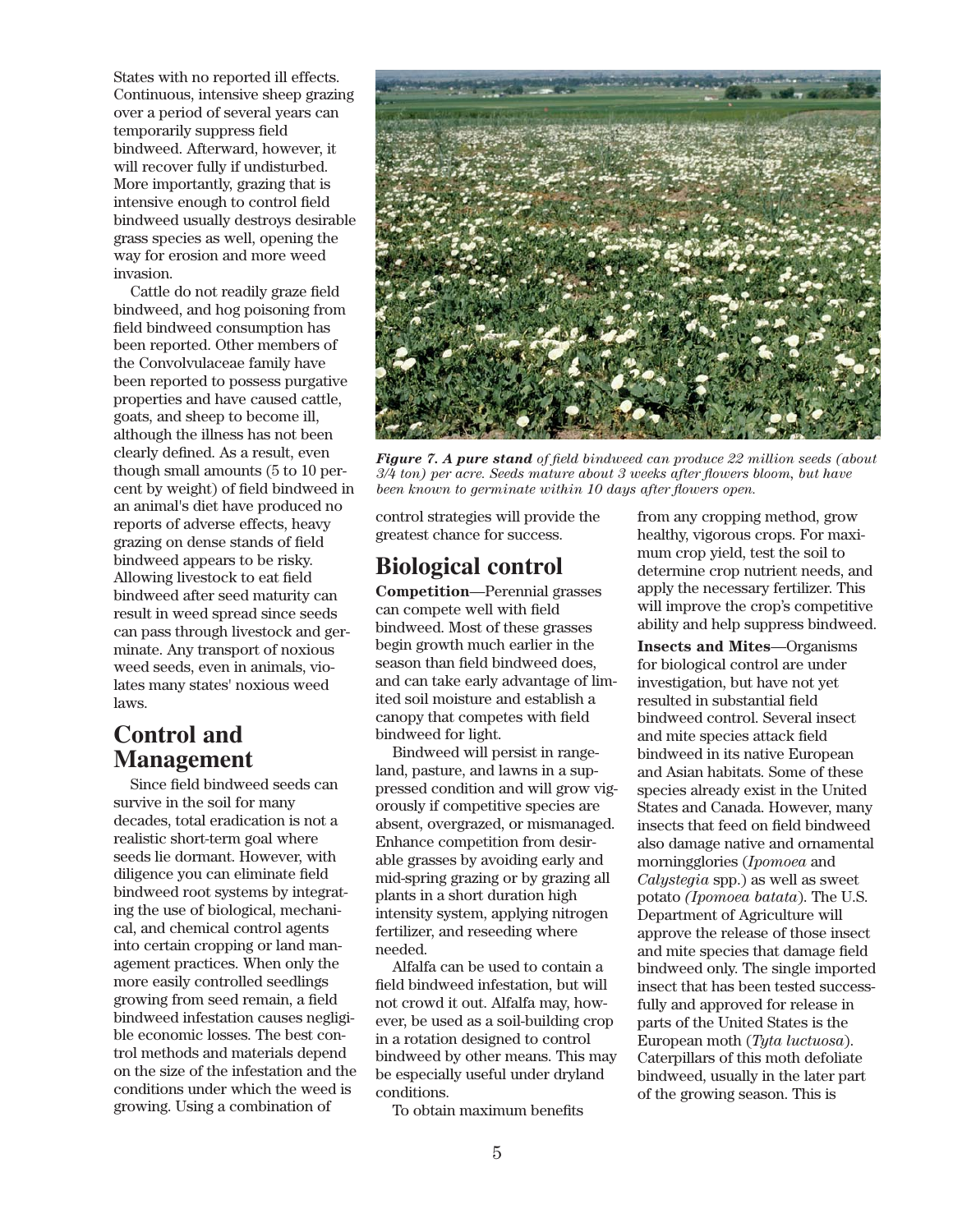unlike the other moths, *Bedellia* and *Emmelina*, which feed early. This moth has not been released on a large scale to date; thus, its biology and impact under U.S. conditions are unknown.

A gall-forming mite, *Aceria malherbae*, has become established in Texas, and has had greater success in the southern U.S. Its feeding deforms field bindweed buds and leaves. The insects and mites described here are unlikely to provide satisfactory control unless they work together with other agents.

Field bindweed control with insects and mites is not promising in an annual cropping system, gardens, or turf. The extensive root system, which limits control by other methods, also limits the ability of insects and mites to control this weed. In conventional annual cropping systems and gardens, biological control agents do not control field bindweed because they are seriously damaged by insecticides, tillage, and other farming and gardening practices. Eventual use of biological control agents is expected to be limited to range, pasture, forest, and other noncrop areas.

**Insects that occasionally damage field bindweed**—A leaf-mining moth (*Bedellia somnulentella*) and a defoliating moth (*Emmelina* (= *Oidaematophorus*) *monodactyla*) occur in the PNW and other parts of the United States. These insects may attack bindweed early in the season and can sometimes cause significant damage. Parasitism and predation of these moths by other insects limit their effectiveness. These moths have a broad host range that includes sweet potato, discouraging their use or further distribution for biological control in the United States.

The golden tortoise beetle (*Metriona bicolor*) and other tortoise beetles are commonly found on native morningglories and sometimes on field bindweed in the western United States. Feeding by adults and larvae generally results in minor damage to weed foliage.

**Mites occasionally damage field**

**bindweed—**The two-spotted spider mite (*Tetranychus urticae*) and other mites can cause considerable damage to bindweed foliage. Unfortunately, this damage suppresses the plant little because it occurs late in summer. These mites have a broad host plant range that includes many important crop plants and are not considered valuable for field bindweed suppression.

## **Mechanical Control**

#### **Fallow tillage works when consistent 3 to 5 years**

Field bindweed control by tillage requires 3 to 5 years of consistent, frequent tillage. Field bindweed stores its food reserves in the roots and will yield only to a thorough, well-timed tillage program. The best time to start a tillage program is immediately after harvest. It is best to keep equipment out of isolated bindweed patches except when weed control operations are in progress.

After harvest, plow 6 inches deep. Then, beginning 12 days after the bindweed re-emerges, perform a tillage operation with an implement that cuts off all of the plants such as a rod weeder or a sharp, duckfoottype field cultivator. Make an adequate overlap of the sweeps every 14 days until the bindweed shoots are killed by freezing. Cultivate no deeper than necessary to completely cut off all of the shoots, usually 2 to 4 inches.

Clean roots and stems from equipment before moving out of each bindweed patch. Resume tillage in the spring 12 days after the bindweed emerges. Repeat this tillage operation every 14 days until bindweed no longer appears. Research shows that root segments in the early summer are less likely to grow than segments from late summer. Presumably roots from the late summer have a higher amount of food storage built up than do the roots in early summer.

Root segments are much less likely to grow if tillage operations are performed in dry soil, when no rain is predicted, since low moisture content in the soil will decrease the probability of root fragment survival. Tillage performed in dry soil will help break the roots into pieces that are too small to grow and will leave the root segments loose from soil particles, allowing them to dry out. Field bindweed root fragments, which have been disturbed recently by other tillage methods, are less likely to grow than root segments from undisturbed areas. As previously mentioned, segments in the top few inches are less likely to grow than segments from greater depths.

This type of tillage program requires 3 to 5 growing seasons without cropping. Consistency is crucial. A month's lapse can set the program back a year or more. This fallow program may increase erosion on slopes. Erosion can be reduced by planting an alfalfa-grass crop or green manure crop to add organic material to the soil before tillage and by spreading organic materials.

#### **Cultivation in row crops**

Cultivation in row crops will substantially suppress field bindweed growth, especially between rows, but will not prevent the weed from causing significant crop loss. Even though young stems emerging within crop rows may be covered with soil thrown by the cultivator early in the season, many will continue to grow. Cultivation can transport roots and stems resulting in considerable weed spread from localized patches. Use other control methods during times in the rotation when cultivated crops are not grown.

#### **Mowing, pulling, and burning**

Removal of all field bindweed top growth by pulling or burning can eliminate all but the weed seed if repeated at least every 14 days over 3 to 5 years. Mowing is inadequate because it misses stems lying flat as well as low leaves and flowers, and the plants can reproduce. Mowing is effective only when combined with other control methods such as herbicide treatment. Burning is most effective during the summer because damaged stem tissue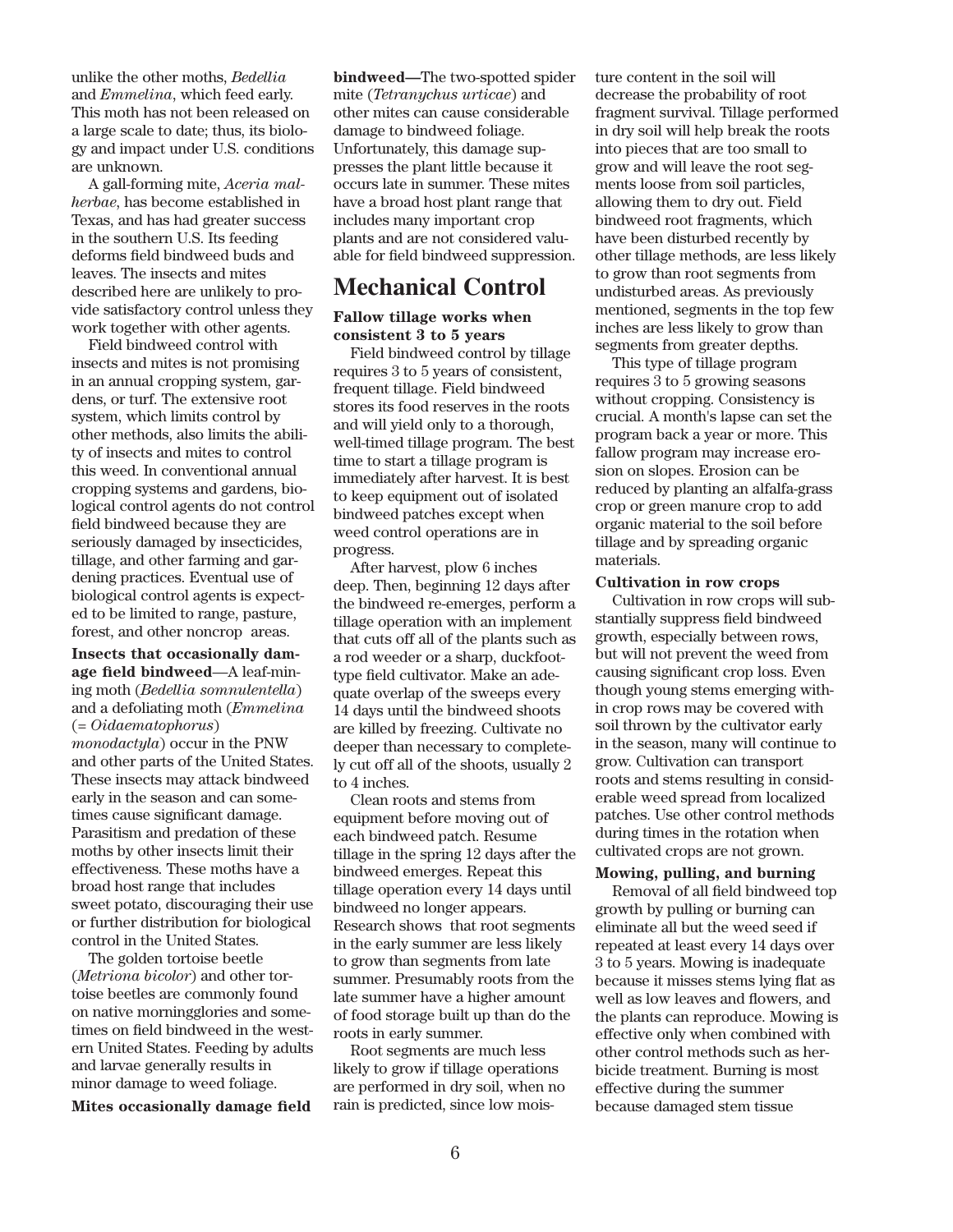allows less water to leaves, stunting growth of field bindweed. Burning must be repeated like mechanical cultivation. Any lapse in the frequency of these types of control methods will set back progress toward eradication.

# **Composting**

Applying manure to fields is a common practice in many places; however, there is great concern with the amount of weed seed that is being applied with the manure. High temperature composting can be an effective way to help eliminate viable field bindweed seeds in manure. Studies prove that field bindweed seed will be killed if the temperature of the compost reaches 180°F or higher for 7 consecutive days. If the temperature is not maintained at 180°F or higher for at least 7 days, seed viability will only be partially reduced. For instance, compost temperatures reaching 180°F for only 3 days will reduce the seed viability to 30 percent. Be aware that since the outer edges of a compost pile may not reach temperatures high enough to completely reduce viability, turning or mixing the compost is essential. With small amounts, the use of compost bins enable reaching and maintaining the necessary compost temperature more easily. Smaller composting operations that do not meet these temperature and time requirements may kill most soft-coated weed seed, but not seed with hard seed coats like field bindweed.

## **Soil Solarization**

Soil solarization uses the sun's solar energy to kill soil pests. Clear polyethylene tarps may be used singly to cover pre-formed beds in small or large areas. Weed control is most effective when prepared beds are irrigated before covering with polyethylene. To prepare a bed for soil solarization, the surface area should be tilled and leveled. Irrigation also should be done after the polyethylene has been installed if irrigation drip lines are installed first. Moisture under the tarps helps

conduct heat and stimulates weed seed germination. The heat trapped under the polyethylene will kill the seeds or seedlings. Soil solarization can suppress field bindweed top growth for as long as 6 weeks. Soil solarization also will reduce the number of seedlings, but field bindweed will not be eradicated totally.

Field bindweed along with some other perennial weeds are hard to control because their underground vegetative structures, like rhizomes, tubers, and bulbs, enable them to survive soil solarization and other non-chemical control methods. Soil solarization of seedling and/or annual weeds can be an effective alternative to chemical control.

# **Herbicides**

For current herbicide information, consult the *Pacific Northwest Weed Management Handbook* or other publications including the labels of specific herbicides. An online version of the handbook can be found on the Internet at http://weeds.ippc.orst.edu/pnw/ weeds. This bulletin mentions only those herbicides that are commonly used and currently registered for specific site uses. New herbicides may become available, and current label details will change over the years. Be sure to read the label before using any herbicide.

## **Selective herbicides**

A selective herbicide is one that does not normally harm desirable plants while it injures the target plant. When hormone-type herbicides are used at low dose rates according to label directions, they do not harm grasses such as grain crops or lawn or pasture grasses. Long-term chemical control of field bindweed depends on sufficient herbicide moving into the root system to kill roots and root buds. This requires the use of a translocated or systemic herbicide (a herbicide that moves from one plant part to another). Examples of selective, translocated herbicides are 2,4-D, dicamba (Banvel or Clarity), picloram (Tordon), dichlobenil (Casoron),

quinclorac (Paramount or Drive), and triclopyr (Crossbow, which also contains 2,4-D). The translocated herbicide glyphosate (Roundup and many other names) is not selective, but can be used selectively with precise application and protection of desirable plants.

Many translocated herbicides move within plants along with sugars produced from photosynthesis. Best perennial weed control is achieved when the herbicide application coincides with maximum sugar movement to the roots. In a perennial plant newly emerged from a root bud in spring, most sugar is moving upward to help produce new vegetative growth. When the plant reaches the bud or early bloom stage, vegetative growth slows or stops. After that time, most sugar produced in the leaves begins to move toward the roots.

The bud or early bloom stage is the best time to spray field bindweed provided that the plant is not water stressed. Sugar movement to the roots is also high in fall as nighttime temperatures decline, so herbicide treatment of fall regrowth after harvest or tillage has resulted in long-term control of field bindweed. No herbicide will be effective if the plant has gone into dormancy or semi-dormancy due to drought, a killing frost, or other adverse growing conditions.



*Figure 8. Blooming begins about 4 weeks after emergence in mid-spring and continues until frost kills plant foliage.*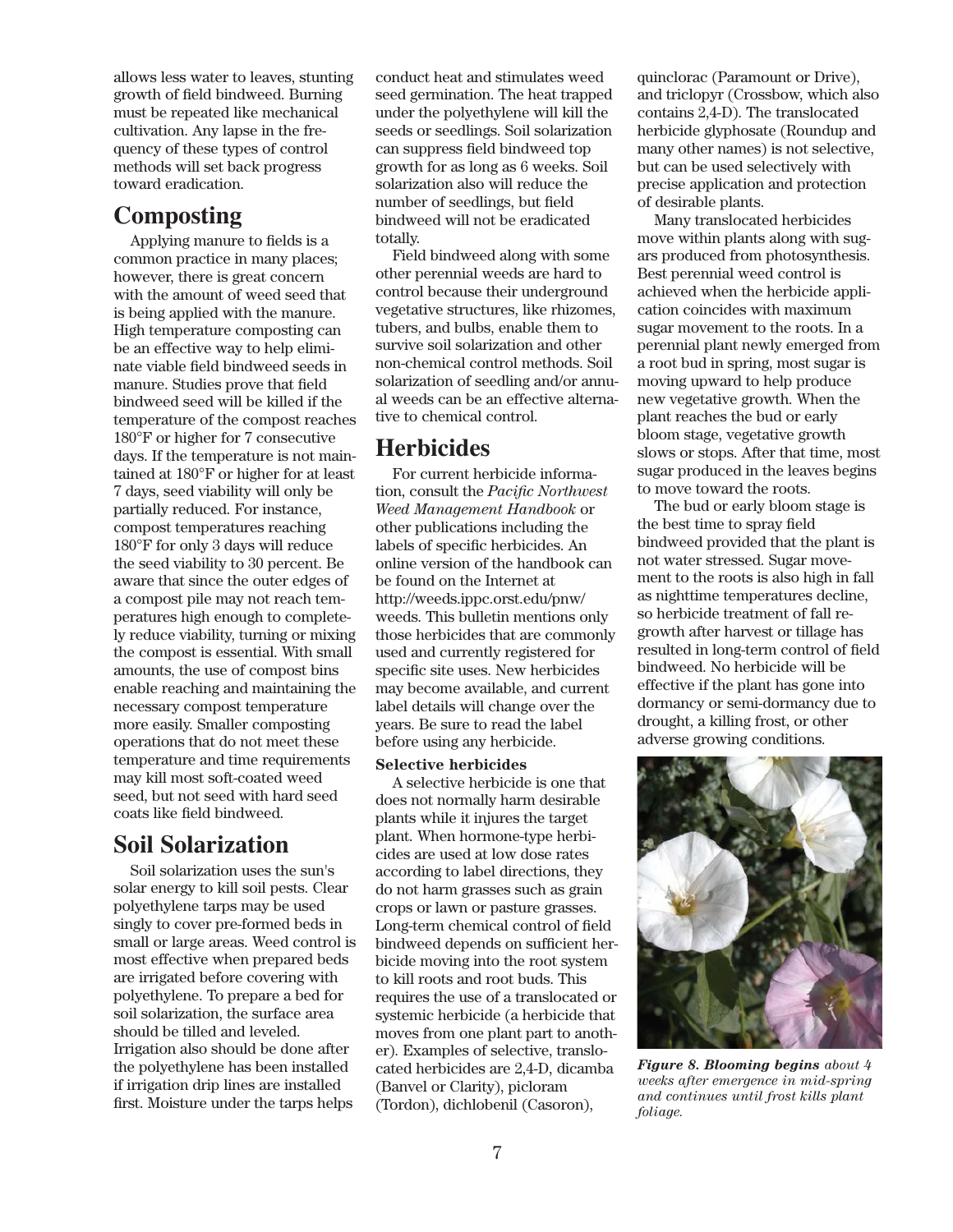*Table 1. Ten ways to control field bindweed are summarizd on pages 8 and 9. With diligence, field bindweed root systems can be eliminated by integrating the use of biological, mechanical, and chemical control agents.*

| <b>Control type</b>                                      | Strategies to fight bindweed plant & seeds                                                                                                                                                                                                                                                                                                                                                                                                                                                                                                                                                                                                                        | <b>Success notes</b>                                                                                                                                                                                                                                                                                                                                                                                                  | <b>Cautions/Problems</b>                                                                                                                                                                                                                                                                                                                                                                             |
|----------------------------------------------------------|-------------------------------------------------------------------------------------------------------------------------------------------------------------------------------------------------------------------------------------------------------------------------------------------------------------------------------------------------------------------------------------------------------------------------------------------------------------------------------------------------------------------------------------------------------------------------------------------------------------------------------------------------------------------|-----------------------------------------------------------------------------------------------------------------------------------------------------------------------------------------------------------------------------------------------------------------------------------------------------------------------------------------------------------------------------------------------------------------------|------------------------------------------------------------------------------------------------------------------------------------------------------------------------------------------------------------------------------------------------------------------------------------------------------------------------------------------------------------------------------------------------------|
| <b>Biological control-</b><br>competition                | Perennial grasses compete well with field<br>bindweed.<br>Alfalfa can compete with a bindweed infesta-<br>tion, but will not crowd it out. It can be used as<br>a soil building crop in a rotation designed to<br>control bindweed by other means (especially<br>under dryland conditions).                                                                                                                                                                                                                                                                                                                                                                       | To enhance competi-<br>tion from desirable<br>grasses:<br>• Avoid early and mid-<br>spring grazing; or<br>• Graze all plants in a<br>short duration, high<br>intensity system,<br>• Apply nitrogen fertil-<br>izer, as needed<br>• Reseed where needed.                                                                                                                                                               | Bindweed will persist<br>in rangeland, pasture,<br>and lawns in a sup-<br>pressed condition and<br>will grow vigorously if<br>competitive species<br>are absent, over-<br>grazed, or misman-<br>aged.                                                                                                                                                                                                |
| <b>Biological control-</b><br>insects and mites          | The USDA approves the release of insects and<br>mite species that damage field bindweed only.<br>By 2005, the only one was European moth $(Tyta)$<br><i>luctuosa</i> ).<br>A gall-forming mite, Aceria malherbae, is estab-<br>lished in Texas and shows success in the south-<br>ern U.S.                                                                                                                                                                                                                                                                                                                                                                        | Caterpillars of this<br>moth defoliate<br>bindweed, usually in<br>the later part of the<br>growing season.<br>Aceria malherbae<br>deforms field bindweed<br>buds and leaves.                                                                                                                                                                                                                                          | This moth has not<br>been released on a<br>large scale, as of fall,<br>2005.<br>Control with insects<br>and mites is not prom-<br>ising in annual crop-<br>ping systems, gardens,<br>or turf. Extensive root<br>systems limit abilities<br>of insects and mites to<br>control this weed.<br>Many insects that feed<br>on field bindweed also<br>damage native and<br>ornamental morning-<br>glories. |
| <b>Mechanical</b><br>control-fallow<br>tillage           | <b>FALL</b> : Begin tillage after harvest. Plow 6 inches<br>deep.<br>• Twelve days after bindweed re-emerges, till<br>with an implement that cuts off all plants—a<br>rod weeder or sharp, duckfoot-type field culti-<br>vator.<br>• Overlap sweeps every 14 days until bindweed<br>shoots freeze.<br>• Cultivate to cut off all shoots—usually 2 to 4<br>inches deep.<br><b>SPRING:</b> Resume tillage 12 days after<br>bindweed emerges. Repeat every 14 days until<br>bindweed no longer appears.<br>• Keep equipment out of bindweed patches<br>except during control operations.<br>• Clean roots and stems from equipment before<br>leaving bindweed patch. | Fallow tillage program<br>works when consistent<br>over 3 to 5 years,<br>preferably in dry soil<br>and without cropping.<br>Mechanical controls<br>(tillage, hoeing) can be<br>effective for weed<br>seedlings only from<br>emergence to 6 weeks<br>after emergence. After<br>that, lateral roots cause<br>them to quickly spread.<br>Roots have less food<br>reserves after spring<br>emergence than in the<br>fall. | A month's lapse in this<br>tillage program can set<br>eradication back a<br>year or more.                                                                                                                                                                                                                                                                                                            |
| <b>Mechanical</b><br>control—cultivation<br>in row crops | Cultivation in row crops will substantially sup-<br>press field bindweed growth, especially<br>between rows.<br>Once the crop becomes too large to cultivate,<br>the crop must be healthy and competitive with<br>field bindweed.                                                                                                                                                                                                                                                                                                                                                                                                                                 | Use other control<br>methods, such as her-<br>bicides, in combination<br>with cultivation and<br>during times in the<br>rotation when cultivat-<br>ed crops are not<br>grown.                                                                                                                                                                                                                                         | Cultivation in row<br>crops will not prevent<br>the weed from causing<br>significant crop loss.<br>Cultivation can trans-<br>port roots and stems,<br>spreading weeds.<br>Many young stems<br>covered with soil<br>thrown by the cultiva-<br>tor early in the season<br>will continue to grow.                                                                                                       |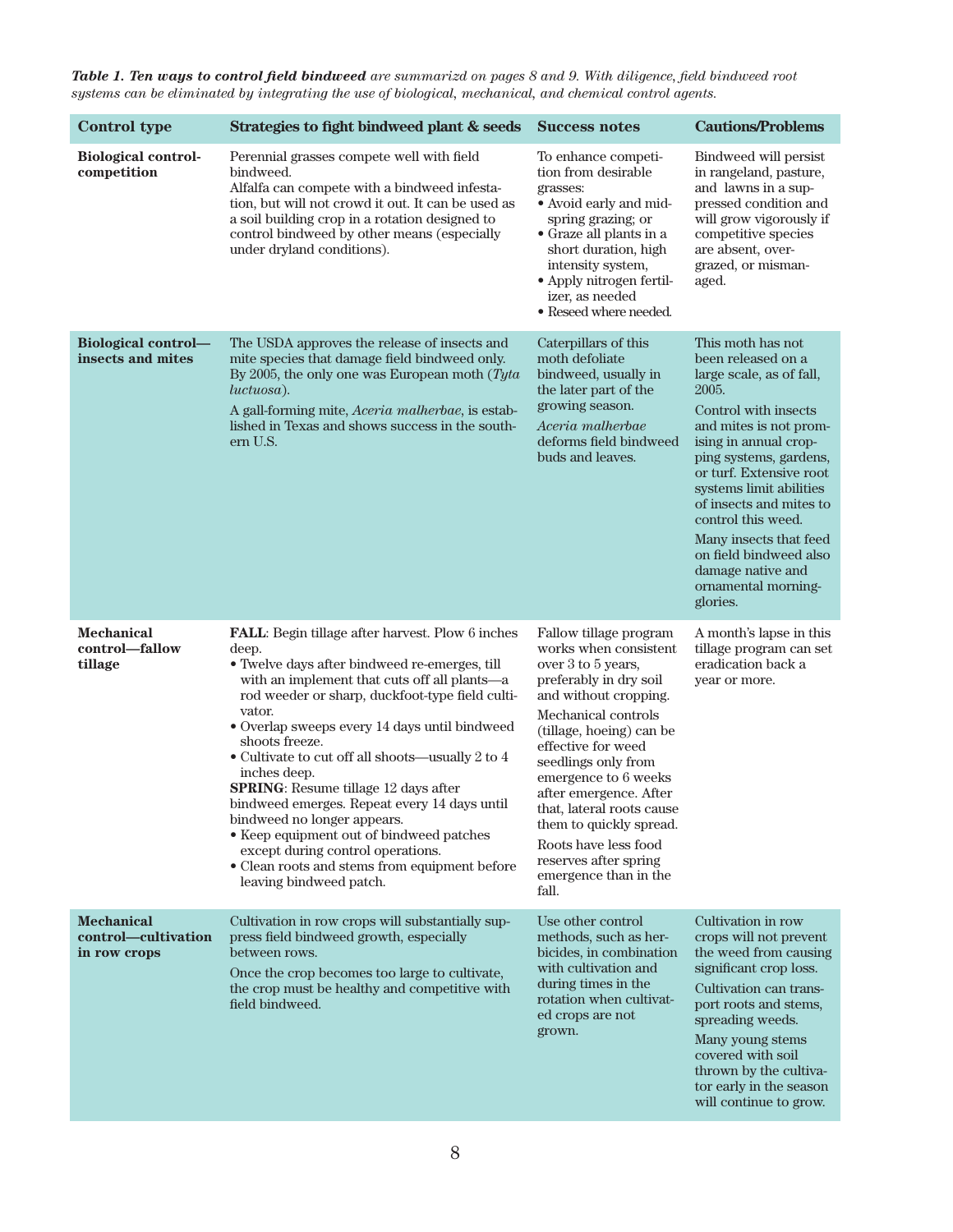| <b>Control type</b>                                                 | Strategies to fight bindweed plant & seeds                                                                                                                                                                                                                                                                                                                                                                         | <b>Success notes</b>                                                                                                                                                                                                                                                                          | <b>Cautions/Problems</b>                                                                                                                                                                                                                                                                                                                                                                      |
|---------------------------------------------------------------------|--------------------------------------------------------------------------------------------------------------------------------------------------------------------------------------------------------------------------------------------------------------------------------------------------------------------------------------------------------------------------------------------------------------------|-----------------------------------------------------------------------------------------------------------------------------------------------------------------------------------------------------------------------------------------------------------------------------------------------|-----------------------------------------------------------------------------------------------------------------------------------------------------------------------------------------------------------------------------------------------------------------------------------------------------------------------------------------------------------------------------------------------|
| Mowing,<br>pulling,<br>burning                                      | Removing all field bindweed top growth by<br>pulling or burning can eliminate all but the<br>weed seed if repeated at least every 14 days<br>over 3 to 5 years.                                                                                                                                                                                                                                                    | <b>Mowing</b> is effective only<br>when combined with other<br>control methods such as<br>herbicide treatment.<br>Burning, which must be<br>repeated, is most effective<br>during summer because<br>damaged stem tissue<br>allows less water to leaves,<br>stunting field bindweed<br>growth. | Mowing alone is inade-<br>quate because it misses<br>stems lying flat, low leaves,<br>and flowers, so plants can<br>reproduce<br>Any lapse in repeated<br>burning or mowing will set<br>back eradication.                                                                                                                                                                                     |
| <b>Composting</b>                                                   | Heat compost to 180°F for at least 7 days to kill<br>hard coated seeds such as field bindweed.<br>Mix compost so edge materials also heat up.                                                                                                                                                                                                                                                                      | Smaller composting opera-<br>tions that do not meet tem-<br>perature and time require-<br>ments may kill soft-coated<br>weed seed, but not field<br>bindweed seed with hard<br>coats.                                                                                                         | Field bindweed seed com-<br>posted less than 7 days at<br>$180^{\circ}$ F will survive.                                                                                                                                                                                                                                                                                                       |
| Soil<br>solarization                                                | Use polyethylene tarp over tilled, leveled,<br>irrigated bed.                                                                                                                                                                                                                                                                                                                                                      | Can suppress top growth<br>for 6 weeks.                                                                                                                                                                                                                                                       | Reduces number of<br>seedlings, but does not<br>totally eradicate them.<br>Deep reproductive roots<br>will not be killed.                                                                                                                                                                                                                                                                     |
| Herbicides,<br>selective<br>(doesn't<br>harm desir-<br>able plants) | Consult PNW weed management handbook<br>online at http://weeds.ippc.orst.edu/pnw/weeds.<br>· Systemic herbicides include 2,4-D, dicamba<br>(Banvel or Clarity), picloram (Tordon),<br>dichlobenil (Casoron), quinclorac (Paramount<br>or Drive), and triclopyr (Crossbow).<br>• Use translocated herbicide glyphosate<br>(Roundup and many others) with precise<br>application and protection of desirable plants. | Time applications to coin-<br>cide with maximum sugar<br>movement to the roots<br>(late summer or early fall)<br>before killing frost).<br>Selective herbicides enable<br>desirables plants to be<br>more competitive.<br>See guidelines for specific<br>crops on pages 10 and 11.            | Carefully follow label<br>instructions.                                                                                                                                                                                                                                                                                                                                                       |
| Herbicides,<br>nonselective<br>(kills or<br>injures all<br>plants)  | Examples: glyphosate, a systemic or translocat-<br>ed herbicide; paraquat (Gramoxone Max), a<br>contact or non-systemic herbicide. Revegetate<br>with desirable competitive plants such as peren-<br>nial grasses.                                                                                                                                                                                                 | Contact herbicides<br>(paraquat) kill only tissue<br>contacted directly; can kill<br>seedlings in the cotyledon<br>stage.                                                                                                                                                                     | Contact herbicides only<br>affect short-term control of<br>field bindweed top growth.<br>New shoots can develop<br>from unaffected roots.<br>Nonselective herbicides<br>can kill all vegetation.                                                                                                                                                                                              |
| <b>Chemical</b><br>soil<br>sterilants                               | Use soil sterilants only on noncrop sites and as<br>a last resort. Soil sterilants do not sterilize soil;<br>they kill or inhibit growth of plants that absorb<br>them.<br>Apply in late fall or winter (not on frozen soil),<br>so winter moisture moves materials into the<br>bindweed root zone. Follow label directions.                                                                                       | Use in areas where vegeta-<br>tion creates a fire or safety<br>hazard such as electrical<br>utility areas, remote gas<br>pumping stations, etc.<br>Inspect areas treated each<br>year for bindweed emer-<br>gence, and treat again<br>when appropriate/neces-<br>sary.                        | Most prevent growth of<br>shallow-rooted weeds only,<br>so their use may result in<br>more bindweed growth.<br>Do not use where erosion<br>could occur after vegeta-<br>tion loss.<br>Soil fumigation can pro-<br>vide substantial suppres-<br>sion, but does not pene-<br>trate deeply enough to kill<br>the entire root system.<br>Fumigants cannot kill dor-<br>mant field bindweed seeds. |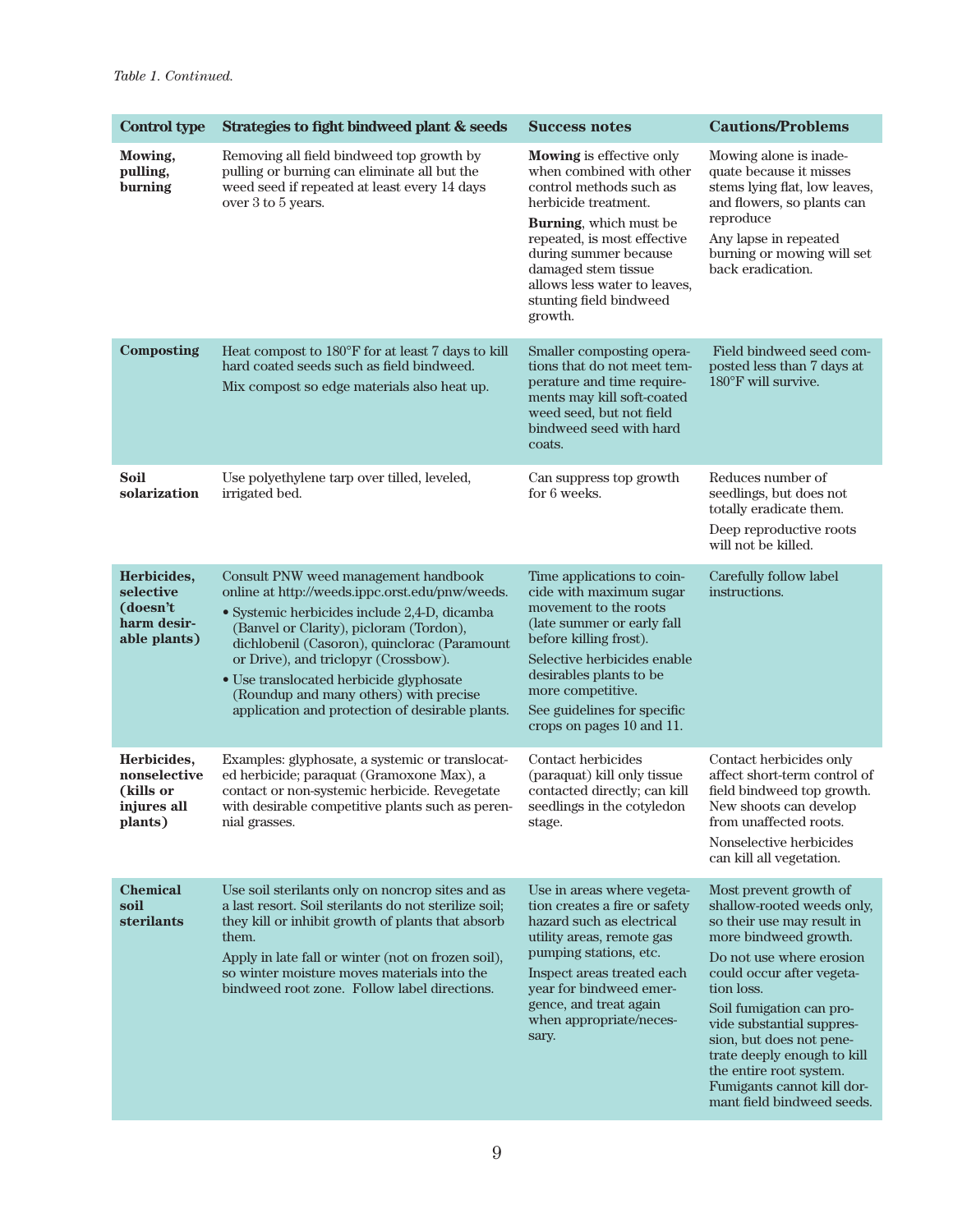## **Selective herbicides by crop, location**

**Small grains—**In irrigated areas, spring-planted barley or wheat competes well with field bindweed. Most varieties may be sprayed with 2,4-D. Apply the herbicide after the grain has tillered but before the boot stage. If weather conditions prevent this application during this time period, make the application after the dough stage.

Under non-irrigated (dryland) conditions in winter wheat or barley grown east of the Cascade Mountains, 2,4-D is less effective because the fall-planted crop usually reaches the boot stage before the bindweed is advanced enough for most effective spraying. If possible, apply 2,4-D before the small grain crop starts to boot; 2,4-D can be applied to winter wheat or barley after the dough stage if the first application timing is missed. For long-term selective control on dryland, use a crop rotation that includes at least three consecutive years of wheat or barley, and apply the selective treatment each year.

After small grain harvest in irrigated fields, remove excess straw to expose the bindweed, then irrigate the field to stimulate active weed growth. In dryland areas, bindweed regrowth after harvest will depend on adequate fall rain before a killing frost.

When bindweed stem regrowth in the late summer/early fall is 10 to 14 inches in fields where no crop is growing, apply 2,4-D, dicamba, glyphosate, quinclorac, or commercial premixed combinations such as glyphosate plus 2,4-D. The herbicide labels will specify rates and application methods. 2,4-D is less expensive than dicamba or glyphosate, but residual bindweed control the season after a single 2,4-D application averages only 30 to 40 percent. Dicamba is more costly, but is usually more effective than 2,4-D. Fall application of dicamba results in 70 to 85 percent control the next season. Follow label recommendations /restrictions for follow crop planting after dicamba application in the fall since residues from high rates of dicamba can persist in soil to injure sensitive crops the next year.

Glyphosate has no soil activity, so any labeled crop may be planted after a glyphosate application. Glyphosate alone has not consistently controlled field bindweed and in some tests has been no better than 2,4-D. However, combining glyphosate and 2,4-D or dicamba usually improves bindweed control compared with using any of these herbicides alone. Glyphosate may be best for spot treatment in situations requiring a nonresidual treatment or when a field also is infested with quackgrass or other glyphosate-sensitive perennial weeds.

Quinclorac (Paramount) is a relatively new herbicide that is used in wheat cropping systems. It should be applied in the fall just prior to the first killing frost. Field bindweed plants should be actively growing, and the above-ground growth should be at least 4 inches long. In winter wheat cropping systems, it is best to allow a minimum of 30 days for field bindweed to regrow after tillage prior to application. Quinclorac can be mixed with 2,4-D, dicamba, or glyphosate. Spring or winter wheat or grain sorghum are the only crops that can be planted earlier than 10 months after application. Refer to the quinclorac label for other follow crop restrictions.

**Sweet corn—**Field bindweed growing in sweet corn may be suppressed with 2,4-D. However, some varieties may be injured severely by 2,4-D, so consult the label, a knowledgeable crop advisor, and/or your corn dealer or contractor before applying 2,4-D. When corn height is more than 8 inches tall, corn injury can be reduced by using drop nozzles to keep 2,4-D off the upper leaves and whorl.

**Field corn—**Field bindweed can be treated with dicamba, 2,4-D, a combination of both, or diflufenzopyr +

dicamba (Distinct) in many varieties of field corn. Dicamba may be applied until the fifth leaf stage or corn is 8 inches tall, whichever comes first. Corn from 8 to 36 inches tall may be treated with dicamba or diflufenzopyr + dicamba, but drop nozzles should be used to reduce dicamba drift. Do not use either herbicide if susceptible crops such as potatoes, sugar beets, dry beans, alfalfa, etc., are nearby.

In corn 3 to 8 inches tall, 2,4-D may be used. As with sweet corn, when field corn is taller than 8 inches, reduce injury by using drop nozzles to keep 2,4-D off the upper leaves and whorl. Avoid using 2,4-D esters and do not make any 2,4-D applications on windy or hot days. Do not allow 2,4-D to contact any plant for which there is no label provision.

Some corn varieties will not tolerate selective spraying with 2,4-D. Refer to the label or consult a knowledgeable crop adviser or university extension specialist for variety tolerance information.

**Pasture and rangeland—**In established grass pasture, apply 2,4-D, dicamba, imazapic plus glyphosate (Journey), and picloram (Tordon) according to label directions when field bindweed starts to bloom. Some of the herbicides have restrictions for returning livestock to treated areas. The limitations of individual herbicides are specified on each label.

**Potatoes, sugar beets, peas, dry beans—**Apply 2,4-D and/or glyphosate the season before planting potatoes, sugar beets, beans or other sensitive crops. Allow bindweed stems to grow an average of 12 inches before 2,4-D and/or glyphosate application. These crops cannot be planted in the same season 2,4-D is used.

If field bindweed has stopped growing in irrigated fields, irrigate the infested area(s) at least a month before herbicide application. Spray when weed growth resumes and produces 12- to 14-inch stems. Wait 2 days after treatment for herbicide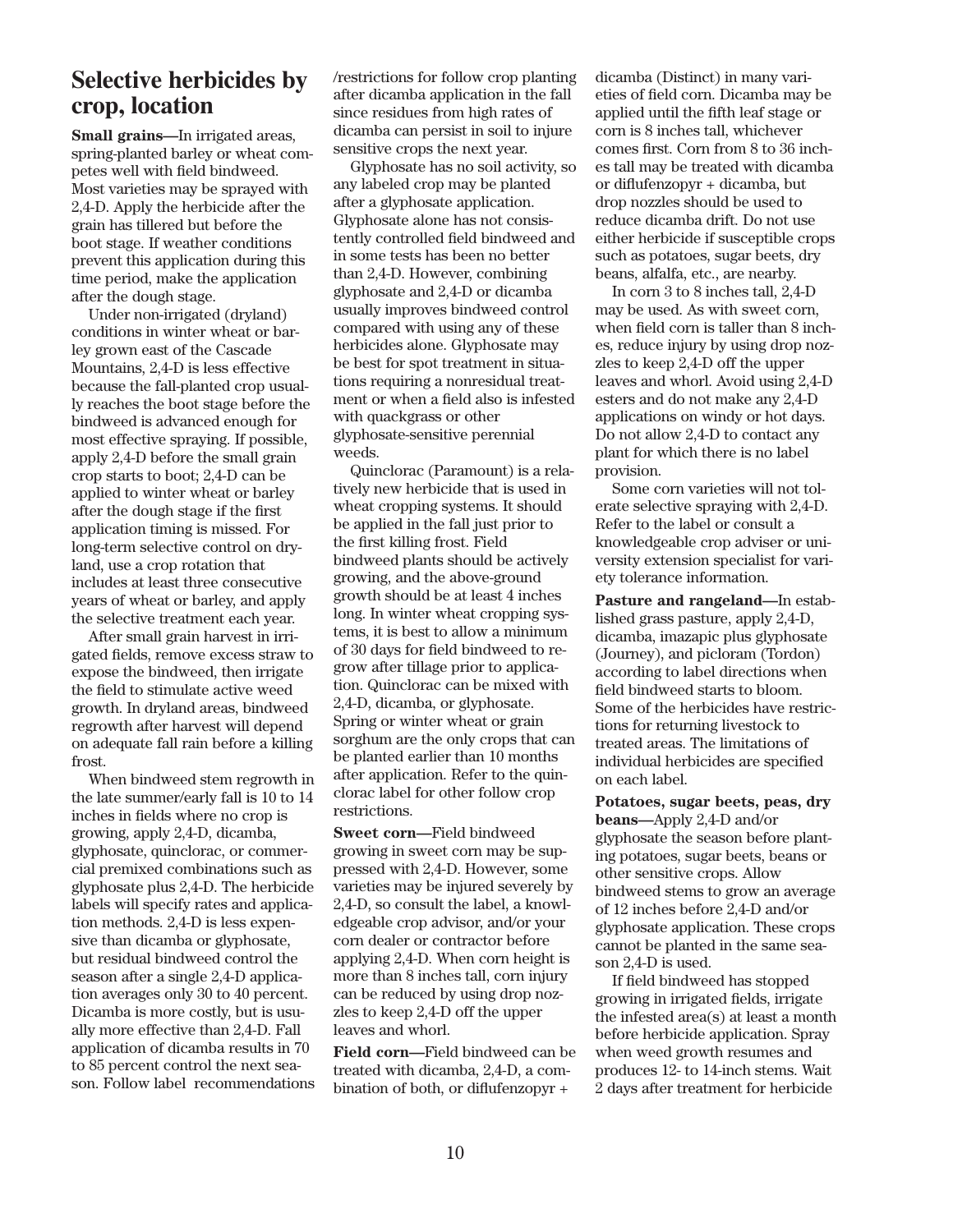uptake and movement within the plants, then irrigate the sprayed area as soon as possible to maintain the translocation of herbicides as completely in the plant as possible. Re-treat whenever new bindweed growth reaches 10 to 14 inches in length.

Do not plow for at least 2 weeks after herbicide application.

**Orchard floors (apple, blueberry, cherry, grape, nectarine, peach, pear, prune, plum)—**Field bindweed can be a major problem in fruit production areas, especially in young orchards. In addition, the 20-year cycle from planting to removal in fruit tree crops such as those listed above, usually allows field bindweed to increase unless intensive control is practiced.

In most orchards, maintain bare soil under trees and grass sod in the row middles. The use of dichlobenil as a selective residual herbicide can effectively maintain bare soil while a planting is becoming established. *Soil-active herbicides should not be applied around trees younger than 1 year old nor should they be applied to shallow, coarse, sandy, or gravelly soils.* Competition from established sod will minimize field bindweed growth in the middles.

In older plantings where bindweed is a problem in bare areas, a paraquat/glyphosate mixture can be a successful nonselective "burn down" treatment. Follow label instructions. Do not let the herbicide contact immature (green or thin) bark or tree foliage.

**Roadside, fencerow, and noncropped areas—**Maintain an adapted, competitive grass. Apply labeled herbicides as soon as field bindweed begins to bloom, and reapply within 2 weeks of the appearance of new growth. Picloram, dicamba, or 2,4-D may be used.

**Lawns and turf—**Apply 2,4-D, triclopyr, a mixture of the two (Turflon D), quinclorac (Drive), or other labeled systemic broadleaf herbicides to fully expanded field bindweed leaves whenever they

appear. This application must be done consistently over a period of several years in order to destroy all roots. If the roots are successfully killed, seedlings emerging each year can be controlled with these herbicides within 6 weeks of germination or before the seedling produces six leaves, whichever occurs first.

**Ornamentals—**Glyphosate and some brands of 2,4-D are permitted as long as no spray mist, droplets, or other forms of the herbicide contact desirable plants. Extreme care must be taken to avoid injuring desirable vegetation. Herbicide application can be combined with hand-weeding for more effective control.

#### **Nonselective Herbicides**

Nonselective herbicides typically kill or injure all plants. Selectivity however, is sometimes based on the use rate. Examples of nonselective herbicides include glyphosate, which is a systemic or translocated herbicide, and paraquat (Gramoxone Max), which is a contact or non-systemic herbicide. Contact herbicides such as paraquat kill only the tissue contacted directly. They can kill seedlings in the cotyledon stage, but only short-term control of field bindweed top growth can be achieved since new shoots can develop from unaffected roots with root buds. Other types of nonselective herbicides are called soil sterilants.

#### **Chemical soil sterilants**

Use soil sterilants only on noncrop sites and as a last resort. Soil sterilants do not sterilize the soil; they kill or inhibit growth of plants that absorb them. Most soil sterilants prevent growth of shallowrooted weeds only, so their use may actually result in more bindweed growth. Soil sterilants may be used in noncrop areas where high rates may be effective, but only should be used where erosion will not occur after vegetation loss and where the herbicide will not move to sensitive, nontarget areas. Examples of where soil sterilants are used include electrical utility areas, remote gas

pumping stations, and other areas where the presence of vegetation creates a fire or other safety hazard.

Apply soil sterilants in late fall or winter (but not on frozen soil) so that winter moisture will move the material into the bindweed root zone. Follow label directions to prevent undesirable side effects such as off-site movement of the herbicide. Areas treated with soil sterilants should be inspected each year for bindweed emergence and treated again when appropriate/necessary.

Soil fumigation can provide substantial suppression, but will not completely kill field bindweed plants since the fumigant does not penetrate deeply enough in the soil profile to kill the entire root system. Deep roots unaffected by the fumigant can produce new shoots. Fumigants also cannot kill dormant field bindweed seeds.

#### **Folair nonselective herbicides**

In noncrop, industrial, recreational, and public areas where soil sterilants have been applied and field bindweed is emerging, glyphosate may be applied nonselectively. Certain crops can be planted after glyphosate application in these areas. Refer to the label for restrictions/recommendations. Picloram, dicamba, or 2,4-D also are labeled for use in such areas at much higher, less selective doses than their use rates for weed control in crops.

## **Prevention**

- 1. Plant seed that is free of field bindweed seeds.
- 2. Ensure that roughage or grain for feed contains no field bindweed seeds.
- 3. Buy nursery stock only from nurseries that guarantee soil around the roots to be free of field bindweed roots and seeds.
- 4. Avoid mature field bindweed patches when harvesting as harvest operations may distribute seeds. Transport of field bindweed seeds in crops or on vehicles or equipment violates